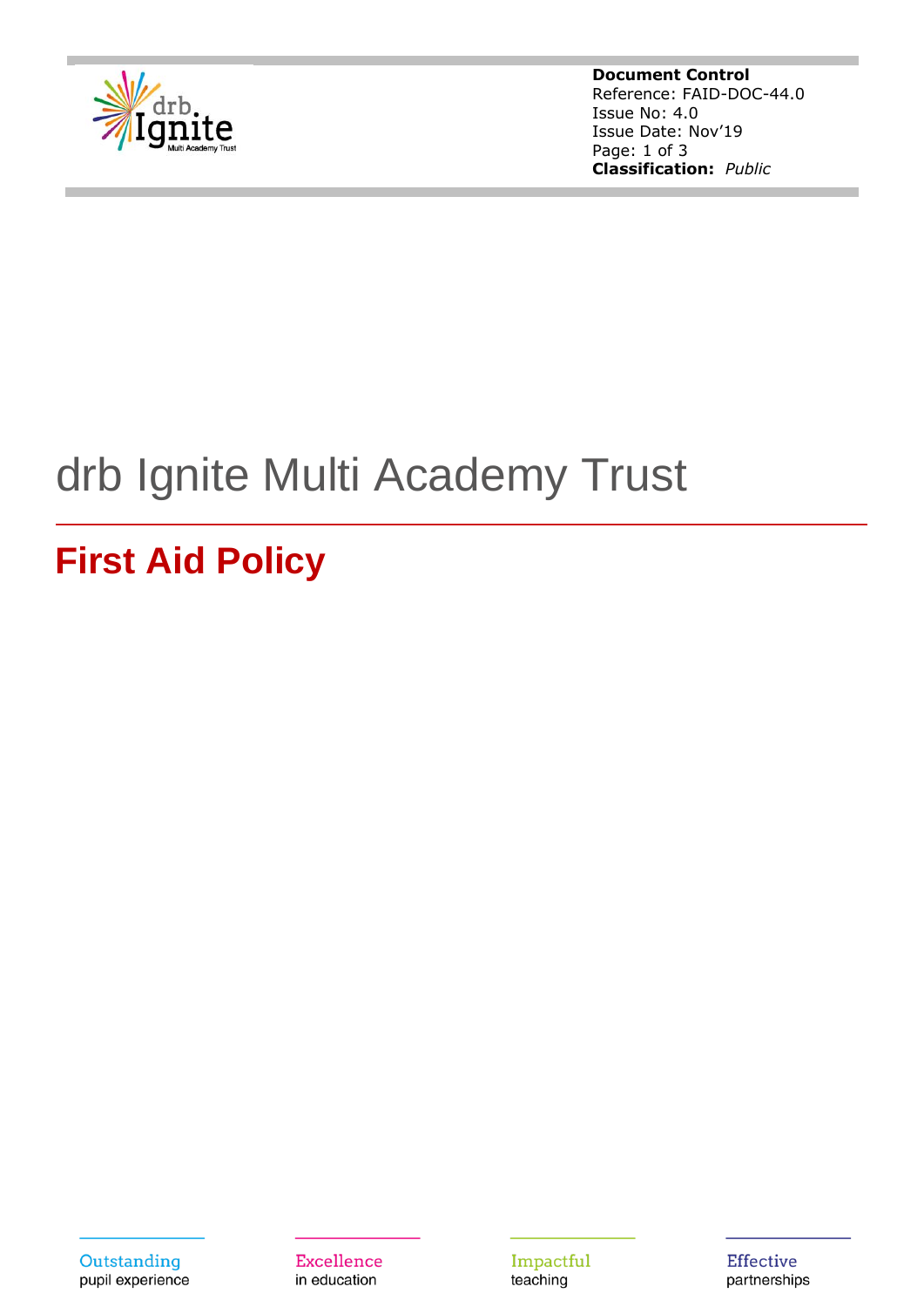

**Document Control** Reference: FAID-DOC-44.0 Issue No: 4.0 Issue Date: Nov'19 Page: 2 of 3 **Classification:** *Public*

# **drb Ignite Multi Academy Trust Vision**

The drb Ignite Multi Academy Trust has been established through a shared belief that lives can be transformed by what goes on in schools. We believe that the process of teaching and learning shapes futures. To this end our vision is to provide every pupil with learning experiences that excite them and give them the power to begin to shape their own lives.

#### **Vision**

*all pupils achieve the highest standard of educational outcomes regardless of circumstances or background*

### **Rationale**

The purpose of this Policy is to ensure there is appropriate first aid provision for all employees, pupils and visitors across the Trust at all times. The Health and Safety (First Aid) Regulations 1981 set out the essential aspects of first aid that employers have to address. As a preventative measure, the Trust will promote awareness of health and safety issues to prevent, where possible, any potential hazards or accidents. All Trust staff has a statutory obligation to follow and co-operate with the requirements of this Policy. The Policy is also aligned with the Trust's *Accident and Violent Incident Procedure*, which must also be followed at all times.

# **Key duties**

The Trust and its headteachers will ensure every school:

- undertakes a first aid risk assessment annually
- appoints an appropriate number of suitably trained personnel as first aiders
- provides sufficient first aid facilities, training and resources
- keeps accident records and reports to the Trust Health and Safety Representative as required
- fulfils reporting requirements under the *Reporting of Injuries, Diseases and Dangerous Occurrences Regulations (RIDDOR) 2013*
- provides adequate and appropriate first aid provision as part of the arrangements for all out of school activities
- provides staff training where an automated defibrillator is in school
- keeps a record of accidents relating to each occasion any member of staff, pupil or other person reports an accident or receives first aid treatment either on the school premises or as part of a school related activity.
- Sends a copy of all serious accident reports requiring an individual to receive treatment from the emergency services or results in an absence for 3 days or more to the Director of Estates, currently Geoff Bagley and the Trust's Office Manager, currently Rebecca Hawkings, for review and reporting

Excellence in education

Impactful teaching

**Effective** partnerships